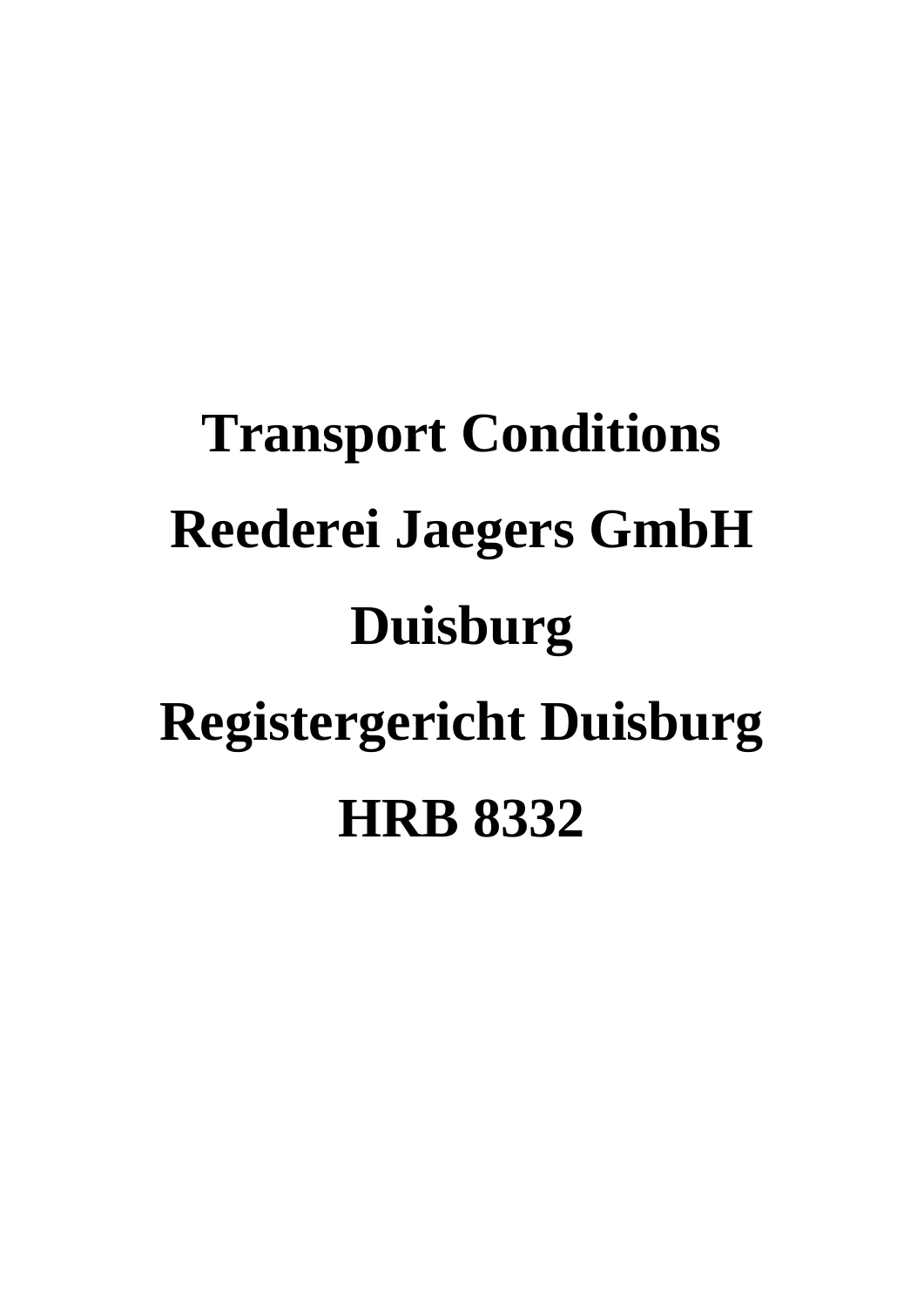| Article 1 – Definitions                                            | page 3  |
|--------------------------------------------------------------------|---------|
| Article 2 – Scope of Application                                   | page 3  |
| Article 3 – Applicable Law                                         | page 4  |
| Article 4 – Description and Taking Delivery of the Goods           | page 4  |
| Article 5 – Loading                                                | page 5  |
| Article 6 – Delay in Loading                                       | page 6  |
| Article 7 – Choice of Ships and Routes, Right to Transshipment     |         |
| and Partial Unloading                                              | page 7  |
| Article 8 – Lapse of the Obligation To Take Delivery of and To     |         |
| <b>Transport the Goods</b>                                         | page 8  |
| Article 9 – :Loading and Unloading Periods and Demurrage           | page 10 |
| Article 10 - Obstructions to Delivery, Storage and Emergency Sale  | page 10 |
| Article 11 – Unloading Berth, Unloading                            | page 11 |
| Article 12 – Liability of the Carrier                              | page 12 |
| Article 13 – Liability of the Shipper                              | page 12 |
| Article 14 – Insurance                                             | page 13 |
| Article 15 - Transport Documents                                   | page 13 |
| Article 16 – Mutual Assistance in the Event of Damage              | page 13 |
| Article 17 – General Average                                       | page 14 |
| Article 18 – Cargo, Dead Freight                                   | page 15 |
| Article 19 – Right of Retention and Right of Pledge of the Carrier | page 16 |
| Article 20 – Prohibition To Set Off / Prohibition To Assign        | page 17 |
| Article 21 – Payment                                               | page 17 |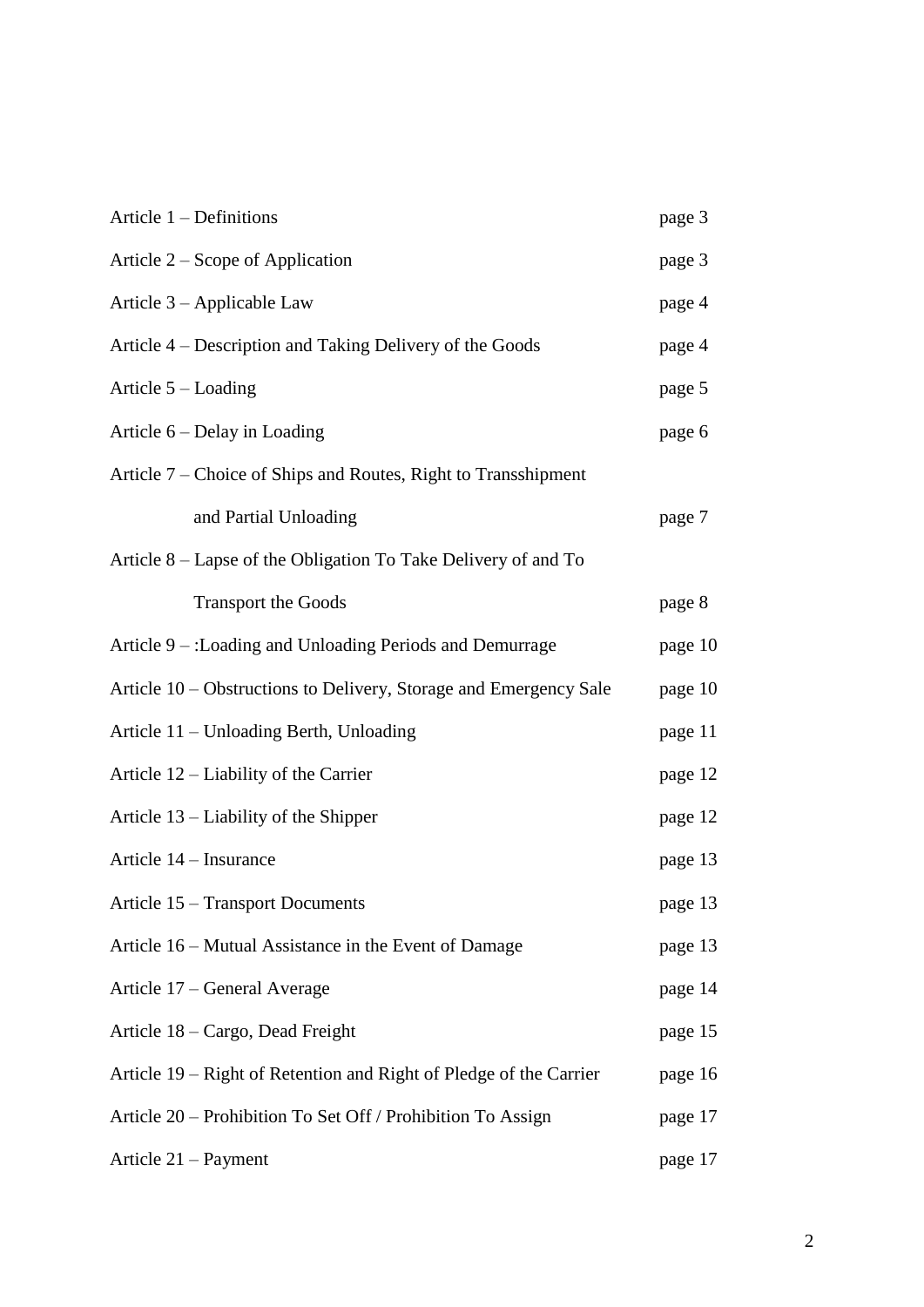| Article 22 – Conversion      | page 18 |
|------------------------------|---------|
| Article 23 – Competent Court | page 18 |
| Article $24 -$ Languages     | page 18 |

#### **Conditions of transport**

#### **Article 1 – Definitions**

- 1. Transport agreement: each and every agreement, regardless how it is referred to, under which a carrier undertakes to transport goods on inland waters against payment;
- 2. Carrier: each and every party that or on whose behalf a transport agreement has been concluded with a shipper;
- 3. Subcarrier: each and every party that has been wholly or partially entrusted with the execution of the transport by the carrier. Subcarrier shall also be understood to be the party that – wholly or partially – actually carries out the transport.;
- 4. Shipper: each and every party that or on whose behalf a transport agreement has been concluded with a carrier;
- 5. Consignee: the person who is entitled to take delivery of the goods;
- 6. Transport Document: a document with which a transport agreement and the taking possession and the transhipping of the goods by a carrier is proved and that is drawn up in the shape of a bill of lading or another commercially accepted document;
- 7. Party that has an Interest in the Cargo: shipper and consignee;
- 8. Unless the parties concerned have agreed otherwise, in writing shall be understood to include the situation in which the information is transmitted using electronic, optical or similar means of communication, including, but not limited to, telegrams, faxes, electronic mail or electronic data exchange (EDI), provided the information remains available for consultation at a later point in time.
- 9. Goods: all and everything that is presented as cargo to be transported, with the exception of towed or pushed vessels.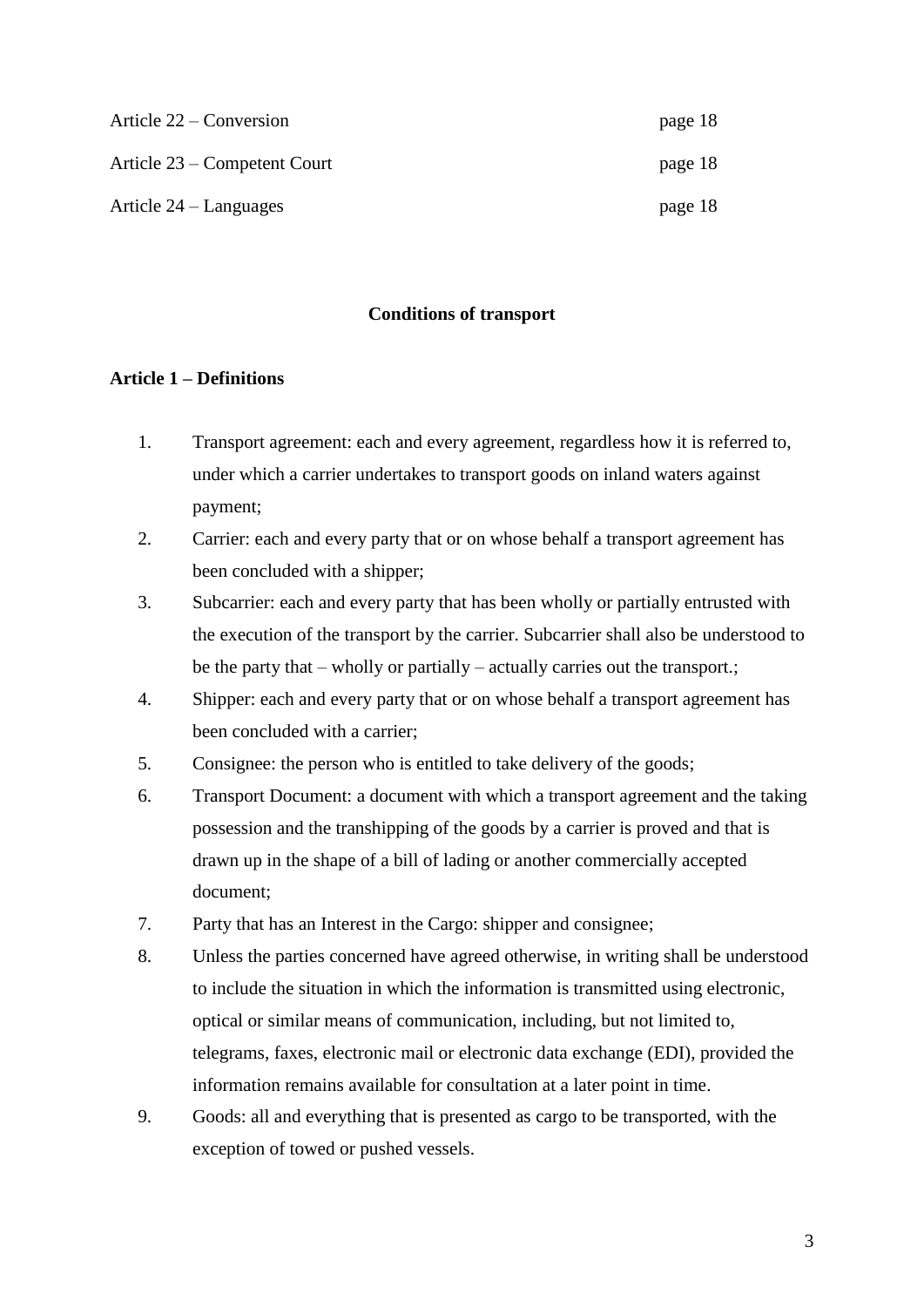#### **Article 2 – Scope of Application**

The present General Terms and Conditions shall form part of all offers by and agreements with Reederei Jaegers GmbH, including in particular in respect of the transport of liquid cargo on the inland waters by Reederei Jaegers GmbH, hereinafter also to be referred to as: RJ.

#### **Article 3 – Applicable Law**

To the extent the present General Terms and Conditions do not contain any special clauses, the CMNI Convention shall apply, for international transport. In addition to the present General Terms and Conditions and the CMNI Convention, German law shall apply. On transport within Germany, German law shall apply.

### **Article 4 – Description and Taking Delivery of the Goods**

- 1. The shipper shall be under the obligation to provide the carrier in due time with the necessary data and the accompanying documentation regarding the goods themselves and the nature of the goods, including all the national and international instructions issued by government authorities to further the safety and protection of the environment and to state in due time all the data regarding the cargo and the treatment thereof in respect of which the shipper knows or must know that they are important to the carrier.
- 2. The shipper shall guarantee the correctness of the description of the goods and the correctness and completeness of the documentation made available. The shipper shall be liable for all direct and indirect losses, damage and other prejudices resulting from the incorrectness of the statements and the incompleteness of the documentation as well as for the corresponding costs caused by them. In the event the description proves to be incorrect and the required documentation is lacking, the carrier may unload the goods, put them ashore, transport them back or even destroy them in urgent cases, for the account of the parties that have an interest in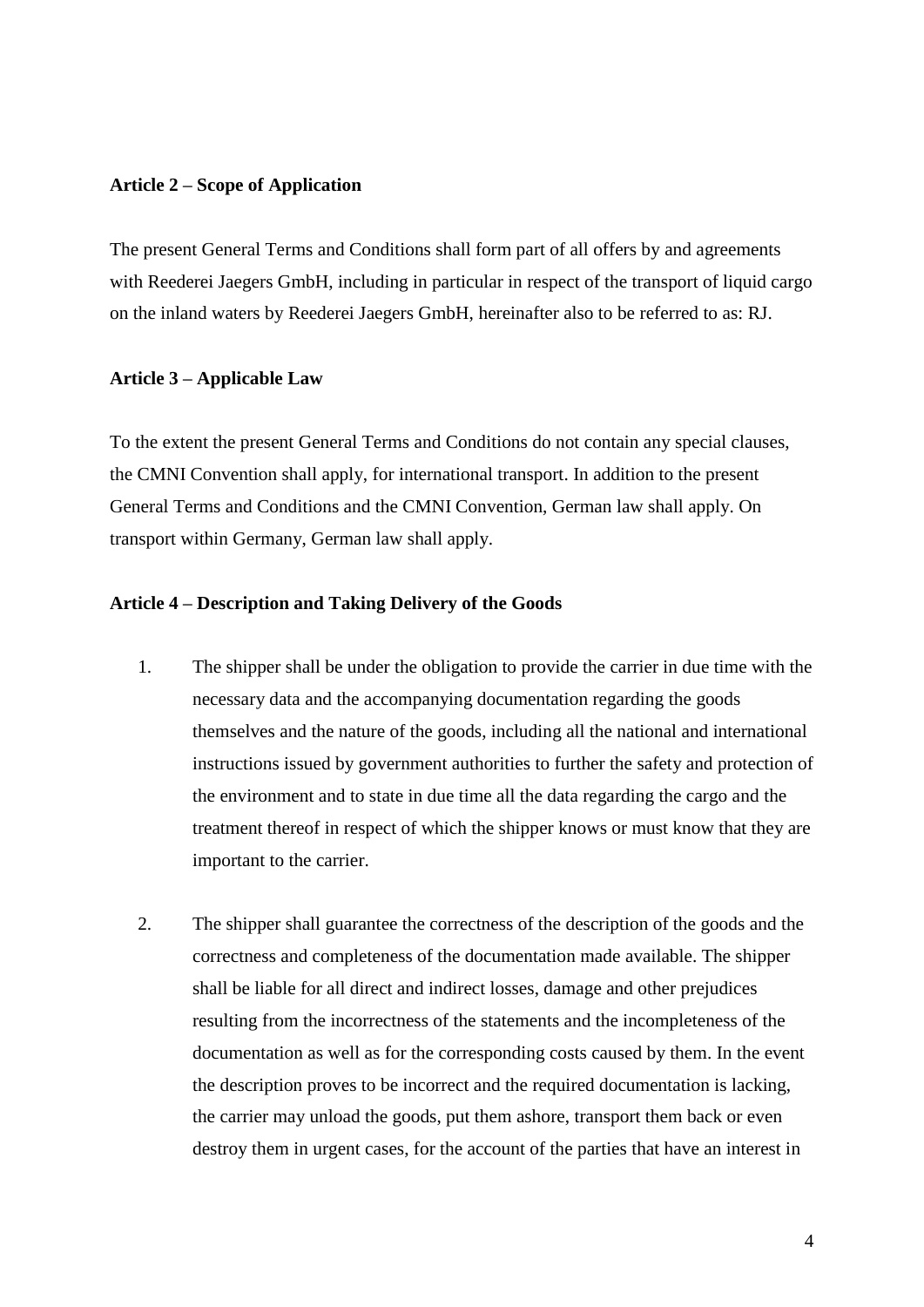the cargo, without the carrier himself becoming liable to pay damages due to any of said actions.

3. The carrier shall not be under any obligation but shall have the right to check whether the documentation and/or information made available to him, is correct.

# **Article 5 – Loading**

- 1. The carrier shall determine the maximum quantity to be taken on board by him, having due regard to, among other things, the water level, the organisation of the vessel and the public-law instructions.
- 2. The volume of the cargo taken on board, shall be determined at the discretion of the carrier, using a volume meter, by measuring the difference in contents of the shore tank, by measuring the internal dimensions of the vessel or by measuring the draught marking of the ship.
- 3. The shipper shall be under the obligation to make sure that the vessel can safely moor, anchor, be loaded at the spot he has designated for loading and that it can safely leave said spot.
- 4. The carrier shall be under the obligation to make the vessel available at the loading berth ready to be loaded. If the vessel sustains or causes any damage during loading, the party unloading the cargo and/or the party taking possession of it, shall be held to compensate such damage or whatever the carrier may owe third parties in this respect, unless the shipper proves that the damage was not caused by the unsafe condition of the loading berth or by any acts or omissions on the part of the tank terminal staff.
- 5. The shipper shall be under the obligation to load the goods on board the vessel. The carrier shall have the right to give instructions regarding the safety of the voyage or to prevent damage. The shipper shall be under the obligation to comply with said instructions.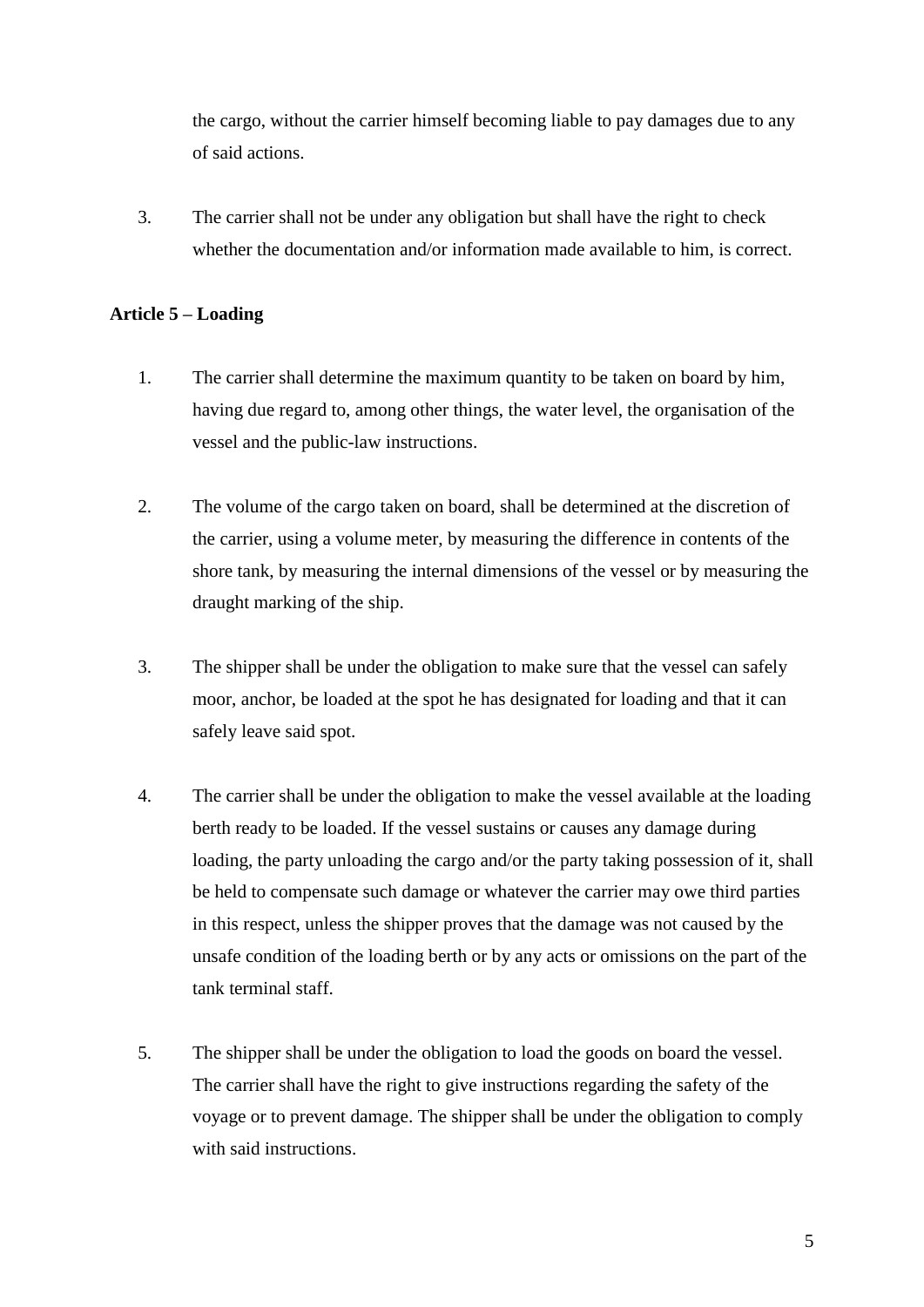- 6. The shipper shall be liable for damage to the vessel caused by loading it, unless the carrier is to be blamed for the damage that has arisen.
- 7. The shipper shall have to compensate the carrier for the damage the latter sustains due to the fact that the cargo agreed upon is not available to the carrier at the place or the time agreed upon for any reason whatsoever.

# **Article 6 – Delay in Loading**

- 1. Up to the moment the goods have been loaded on board the vessel or have been made available to the carrier, the shipper shall have the right to dissolve the transport agreement. The carrier shall be entitled to payment of the full cargo in the event of such dissolution.
- 2. If upon expiry of the period within which the shipper has to load the goods on board the vessel, no goods have been loaded on board the vessel for any reason whatsoever, the carrier shall have the right to declare the transport agreement to be dissolved without notice of default.
- 3. If upon expiry of the period referred to in section 2, the goods agreed upon have only partially been loaded on board the vessel for any reason whatsoever, the carrier shall have the right to dissolve the agreement without prior notice of default or to start the voyage. If the carrier starts the voyage, the shipper shall remain under the obligation to pay for the full cargo.
- 4. The dissolutions referred to in sections 2 and 3, may be effected by means of an oral or written statement or by means of another statement whose receipt can be proved The agreement shall end the moment the statement dissolving the agreement is received but not prior to the moment the goods are unloaded.
- 5. If the shipper pays the carrier the full cargo before expiry of the period referred to in section 2, the carrier shall be under the obligation to start the voyage with a part of the goods agreed upon, upon the shipper's request. The carrier shall have the right to take on board other goods instead of the missing goods, without the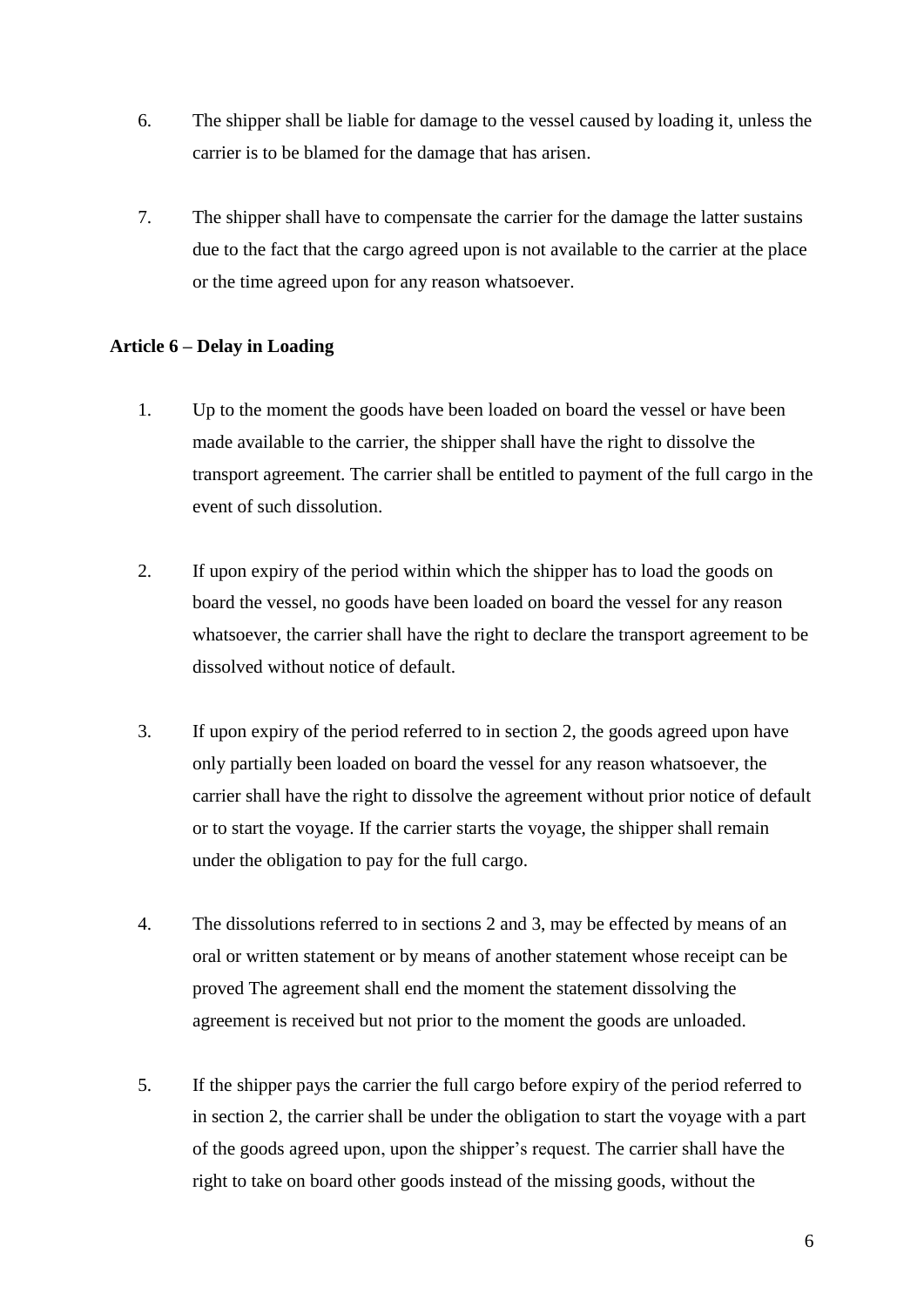obligation to set off the payment he receives for the transport of said goods against the cargo to be paid by the shipper.

6. The present article shall not apply to time charter agreements.

# **Article 7 – Choice of Ships, Routes and the Right to Transshipment and Partial Unloading**

- 1. The transport shall be carried out using vessels designated to that effect by the carrier. The carrier may also call in the services of other carriers to carry out the transport.
- 2. The carrier shall be under no obligation to transport the goods in a particular sequence, via a particular route or with a specific vessel. The goods shall have to be transported within the term that a careful carrier may be expected to observe, taking into account in this respect, the circumstances of the voyage by vessel and departing from a trouble-free voyage.
- 3. The carrier shall have the right to wholly or partially transship the goods on board other vessels, on board lighters or to unload them and/or to store them in shore tanks, to the extent such is in the interest of the vessel or proves to be necessary for the cargo in the given circumstances. The parties that have an interest in the cargo shall be jointly and severally liable vis-à-vis the carrier for the extra costs that thus arise, to the extent the measures concerned did not have to be taken due to any fault on the part of the carrier.
- 4. The transshipment onto lighters, the storage or unloading on vessels or shore tanks as well as the storage, shall be effected on behalf of and for the risk and account of the parties that have an interest in the cargo.
- 5. In the cases referred to in sections 3 and 4, it shall be the responsibility of the parties that have an interest in the cargo, to maintain an uninterrupted insurance cover.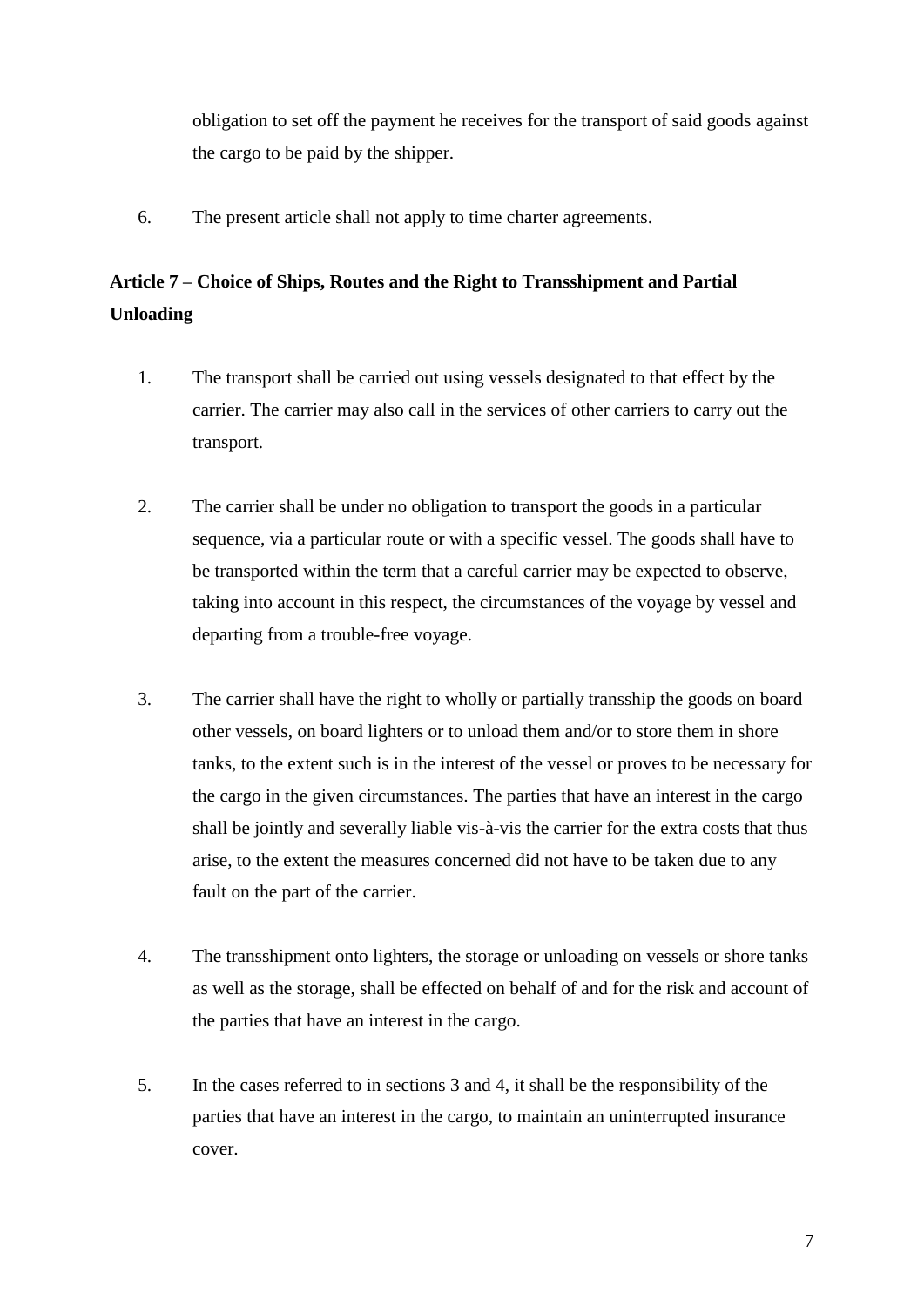#### **Article 8 – Lapse of the Obligation To Take Possession of and To Transport the Goods**

- 1. The obligation to take possession of and to transport the goods, shall lapse on any waterway without further ado, regardless whether or not the goods have already been taken possession of or have already been loaded and whether or not the voyage has already started, when the following events or circumstances manifest themselves in the general sense or only in respect of the vessel that has taken the goods on board:
	- a) force majeure, war, civil war, mobilisation, military actions, riots, terrorist attacks, sabotage, strikes, lockouts, blockades, domestic commotion;
	- b) measures and interventions of government authorities, restrictions on import, export and transit or import, export and transit prohibitions, seizures and recoveries, unless the carrier is to be blamed for said circumstances arising;
	- c) blockades of shipping traffic of any kind whatsoever, shipping traffic accidents, disturbances or operational interruptions of locks, canals, inland ports or other shipping traffic facilities, traffic disturbances and obstructions in harbours or shipping traffic obstructions, unless the carrier has caused said circumstances through his own fault;
	- d) natural disasters, extreme floods, flooding, ice-up and ice danger.
- 2. Throughout the duration of any of the circumstances referred to hereinbefore, and up to maximum of fourteen days after they have ceased to exist, the carrier shall have the right to charge a compensation for all the delays in the voyage to cover the operating losses, increased by the costs incurred for extra efforts, as well as, at the carrier's discretion:
	- a) to either carryout the transport and to charge a transport surcharge for the entire transport route agreed upon, and to charge all the extra costs that have arisen compared to the normal execution of the assignment, to the goods,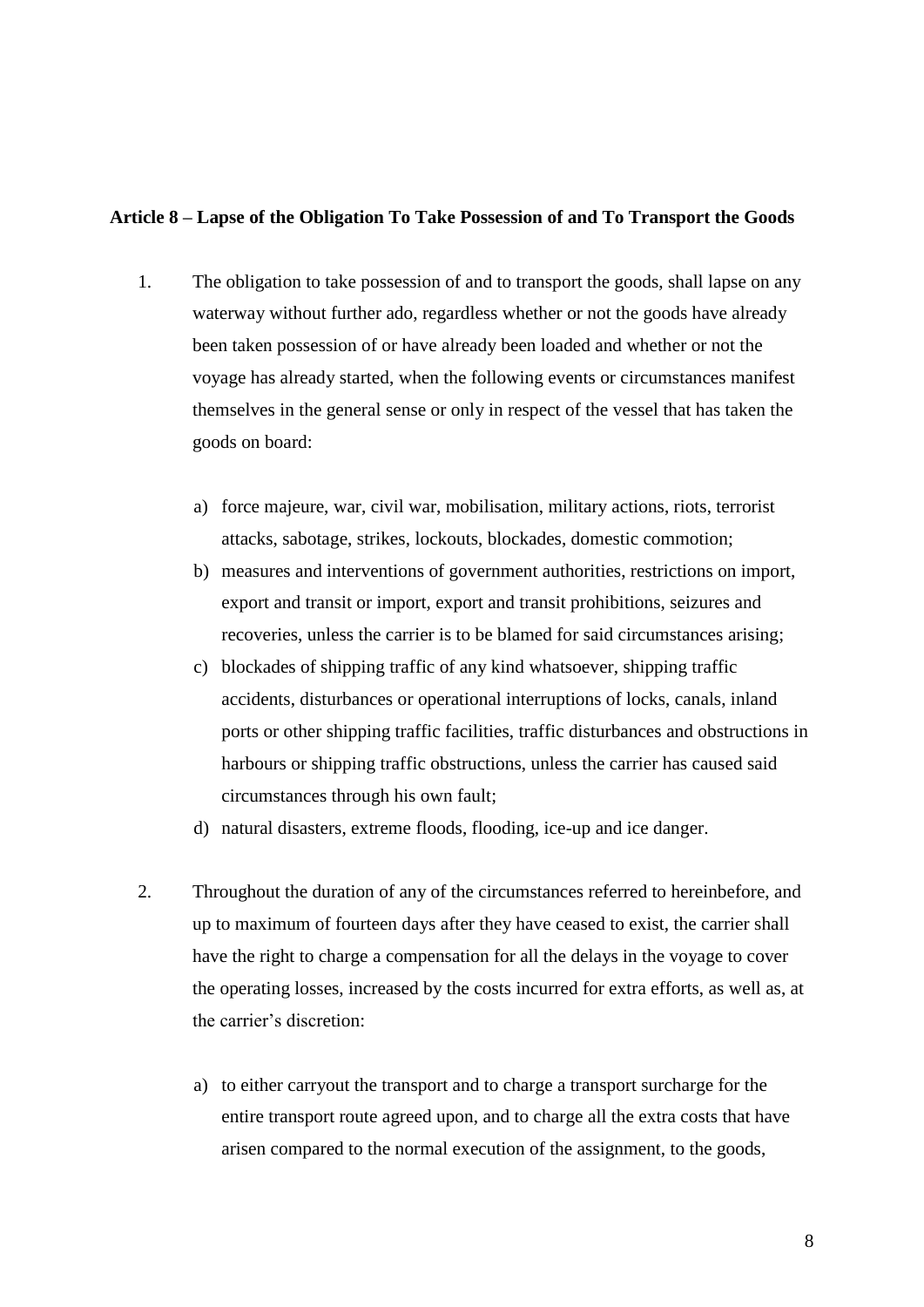whereby the shipper and the party taking delivery of the goods, shall be jointly and severally liable for the extra costs;

- b) or to dissolve the agreement without any notice of default being required, and to charge the dead freight in accordance with article 18 section 5 and to unload or instruct to unload and store or further transport the goods, using other means of transport, that have already been loaded, at a location he deems fit, on behalf of and for the risk and account of the shipper and the party taking delivery of the goods. All the extra costs that have arisen due to the unloading of the goods in an intermediate port, their storage or further transport, transport costs and expenses, shall be for the account of the parties that have an interest in the cargo.
- 3. The carrier shall also enjoy the rights referred to hereinbefore, if he should have omitted to inform the shipper and/or the party taking delivery of the goods, that such an event has occurred.
- 4. If the voyage is permanently prevented from being accomplished due to circumstances other than those listed in section 1 of the present article which the carrier is not held to guarantee in accordance with the present General Terms and Conditions, the transport agreement shall cease to be in effect without the one party being liable to pay the other party any damages. The costs of unloading the already loaded goods, shall be borne by the shipper.
- 5. The following in particular, shall be deemed to be a permanent obstruction:
	- a) when an vessel that was supposed to be used to carry out the transport, goes lost or is damaged to such an extent that it cannot make the voyage without extensive repair work;
	- b) shall in particular have to be deemed to be such repair work: activities that require the unloading of the entire cargo ;
	- c) if the goods to be transported get lost.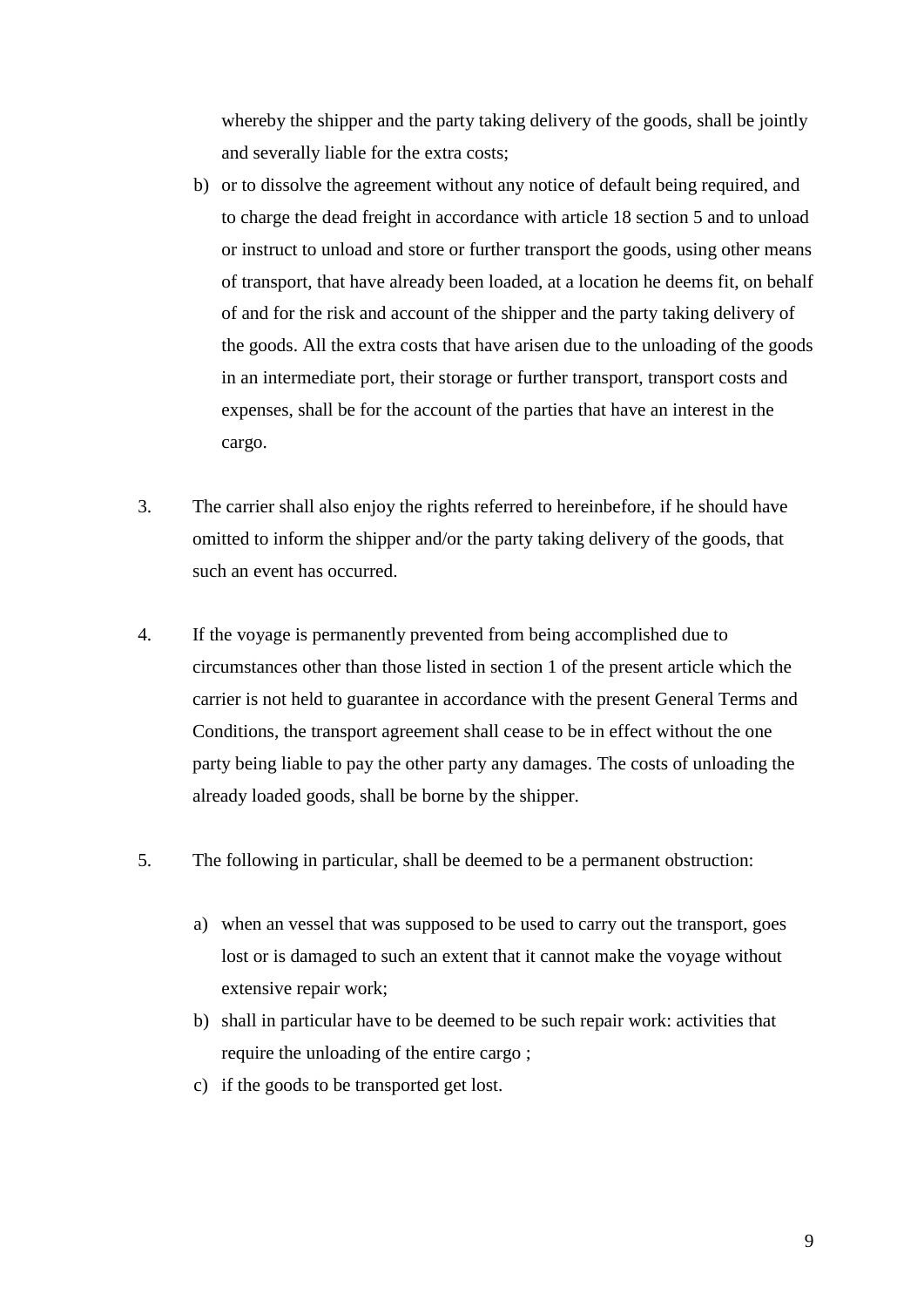6. The shipper and the party taking delivery of the goods, shall be jointly and severally liable vis-à-vis the carrier for all extra day cargoes, freight surcharges, operating losses and other extra costs.

# **Article 9 – Loading and Unloading Periods and Demurrage**

- 1. Subject to specific arrangements, the duration of the loading and unloading periods as well as the amount of the demurrage shall be calculated on the basis of the 'Lade- und Löschzeitenverordnung – BINSchLV' in force at the moment when the transport is carried out.
- 2. This shall not prejudice any further claims to damages.

# **Article 10 – Obstructions to Delivery, Storage and Emergency Sale**

- 1. If the party designated to take delivery of the goods does not take delivery of the goods, or if payment of the claims the goods are encumbered with is refused, or if other kinds of obstruction are concerned, or if the party taking delivery of the goods fails to report in, the carrier shall have to inform the shipper thereof and ask the latter for instructions. If such is not feasible in the given circumstances or if the shipper fails to give instructions or if the carrier cannot be expected in reason to comply with said instructions, the carrier shall be entitled to store the goods in a shore tank or a lighter on behalf of and for the risk and account of the parties that have an interest in the cargo.
- 2. If the unloading period is exceeded, the carrier shall have the right to unload the goods himself or have them unloaded for the risk and account of the parties that have an interest in the cargo or to store them in accordance with the stipulations of section 1, all this without prejudice to the carrier's right to berthing charges that have come into being. This shall not prejudice any further claims to damages of the carrier due to the exceeding of the unloading periods.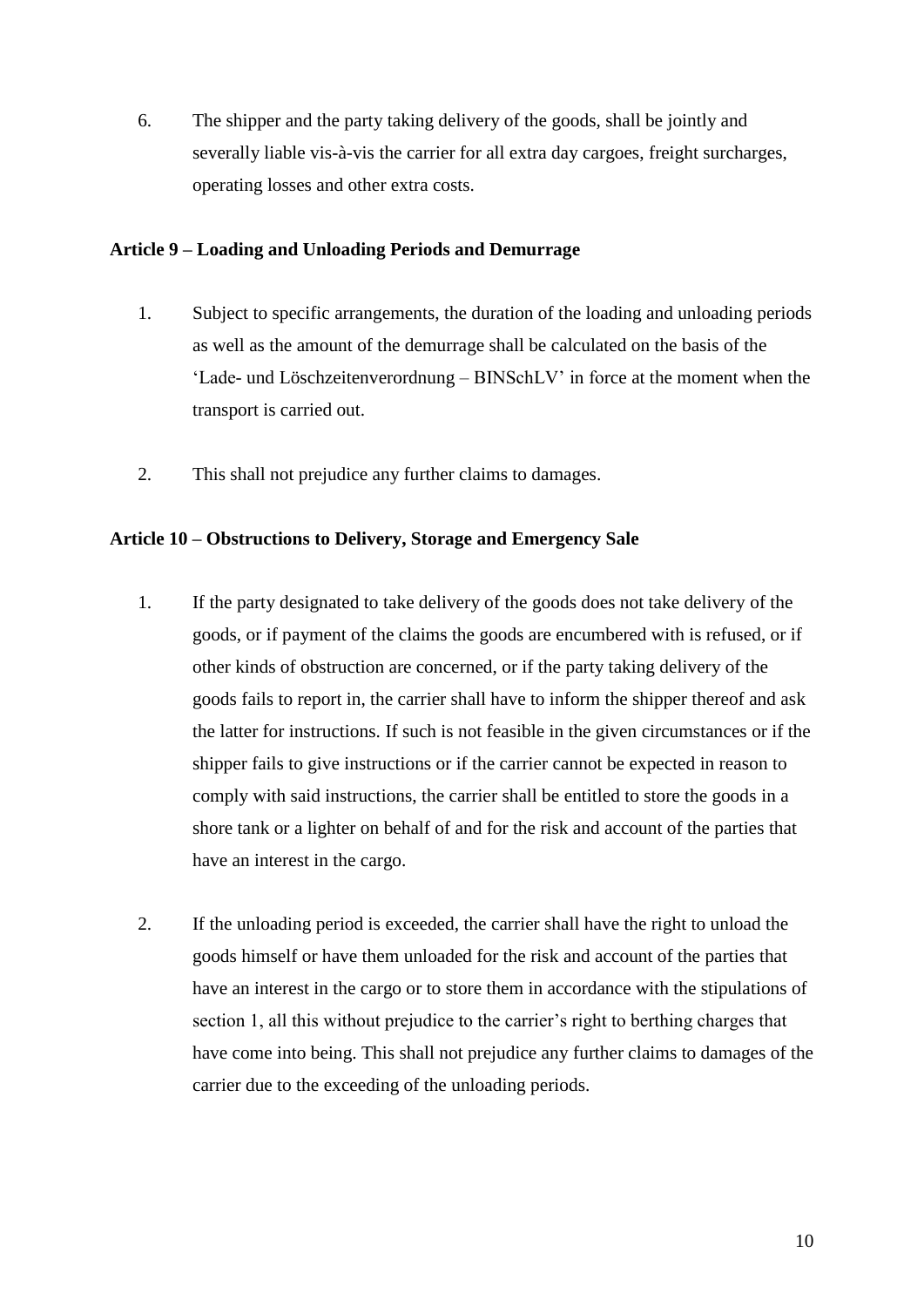- 3. The storage of goods in shore tanks or lighters shall be considered to be a correct delivery. The carrier's right of retention and/or right of pledge shall not be affected by it.
- 4. If delivery is not taken of the goods within two months after they were transmitted for storage, the carrier shall have the right to sell the goods in private or in public or to auction them, all this without any need for an announcement or warning and without an official decision or judicial order being required. If the goods require high maintenance or storage costs or if the carrier estimates that their value does not cover the corresponding costs, the carrier shall have the right to sell or auction the goods forthwith without being bound by the term of two months.

# **Article 11 – Unloading Berth, Unloading**

- 1. The parties that have an interest in the cargo shall determine the suitable unloading berth. The stipulations regarding the condition and safety of the loading berth set out in article 15, shall apply accordingly to the condition and safety of the unloading berth.
- 2. The parties that have an interest in the cargo shall be under the obligation to communicate the unloading instructions and the customs procedure to the carrier before the vessel arrives in the port, in the absence of which the carrier shall have the right to take all the measures he deems necessary on behalf of and for the risk and account of the parties that have an interest in the cargo.
- 3. The moment the vessel is ready to be unloaded, can be reported to the unloading berth at all times.
- 4. The parties that have an interest in the cargo shall be jointly and severally liable for all the damage that is caused by the unloading activities. If the damage is caused by a fault or a failure to act on the part of the carrier, the parties that have an interest in the cargo shall not be liable. The stipulations set out in article 5, sections 4 and 6, shall apply accordingly.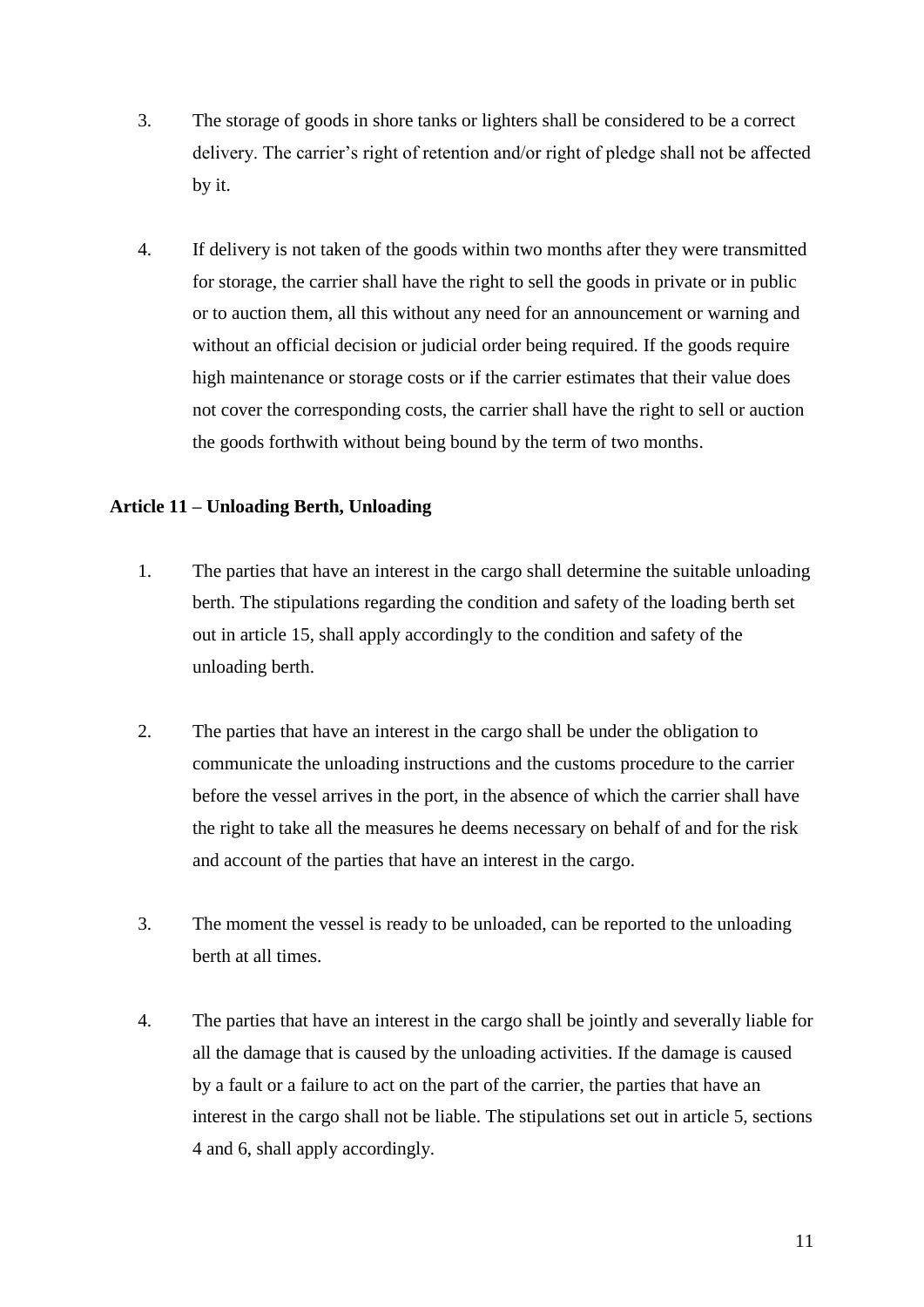- 5. The vessel shall have to be unloaded free of cargo residue. If the unloading berth fails to comply with said obligation, the carrier shall have the right, following a complaint, to remove or instruct to remove the cargo residue for the account of the parties that have an interest in the cargo.
- 6. The carrier shall be under no obligation to check whether the vessel has been unloaded completely clean and free of cargo residue. The shipper shall therefore at all times be under the obligation to indemnify the carrier against damage as a result of pollution of the cargo during the latter's next voyage due to pollution by cargo residue. The shipper shall equally be liable vis-à-vis the carrier for all other damage the carrier might sustain due to the fact that the vessel is not clean and free of cargo residue, including in particular damage due to the loss of time, expertise costs and clean-up costs.

#### **Article 12 – Liability of the Carrier**

The carrier or the subcarrier shall not be liable for damage caused

- a) by the actions or omissions of the skipper of the vessel, the pilot or any other person serving on the vessel or the pusher tug or tow boat during navigation or in respect of the composition or decoupling of a tow boat or pusher tug convoy, provided the carrier has complied with his obligations regarding the crew by virtue of article 3 section 3 of the CMNI, unless the action or omission was the result of a deliberate attempt to cause damage or of reckless behaviour in the knowledge that this would probably result in such damage;
- b) by fire or an explosion aboard the vessel, without any party being able to demonstrate that the fire or the explosion was caused due to the fault of the carrier, the subcarrier or their subordinates or due to a defect to the vessel;
- c) by defects to his vessel or to a leased or chartered vessel, which existed before the start of the voyage, if he proves that said defects could not have been detected prior to the start of the voyage, despite the fact that the necessary due care has been observed.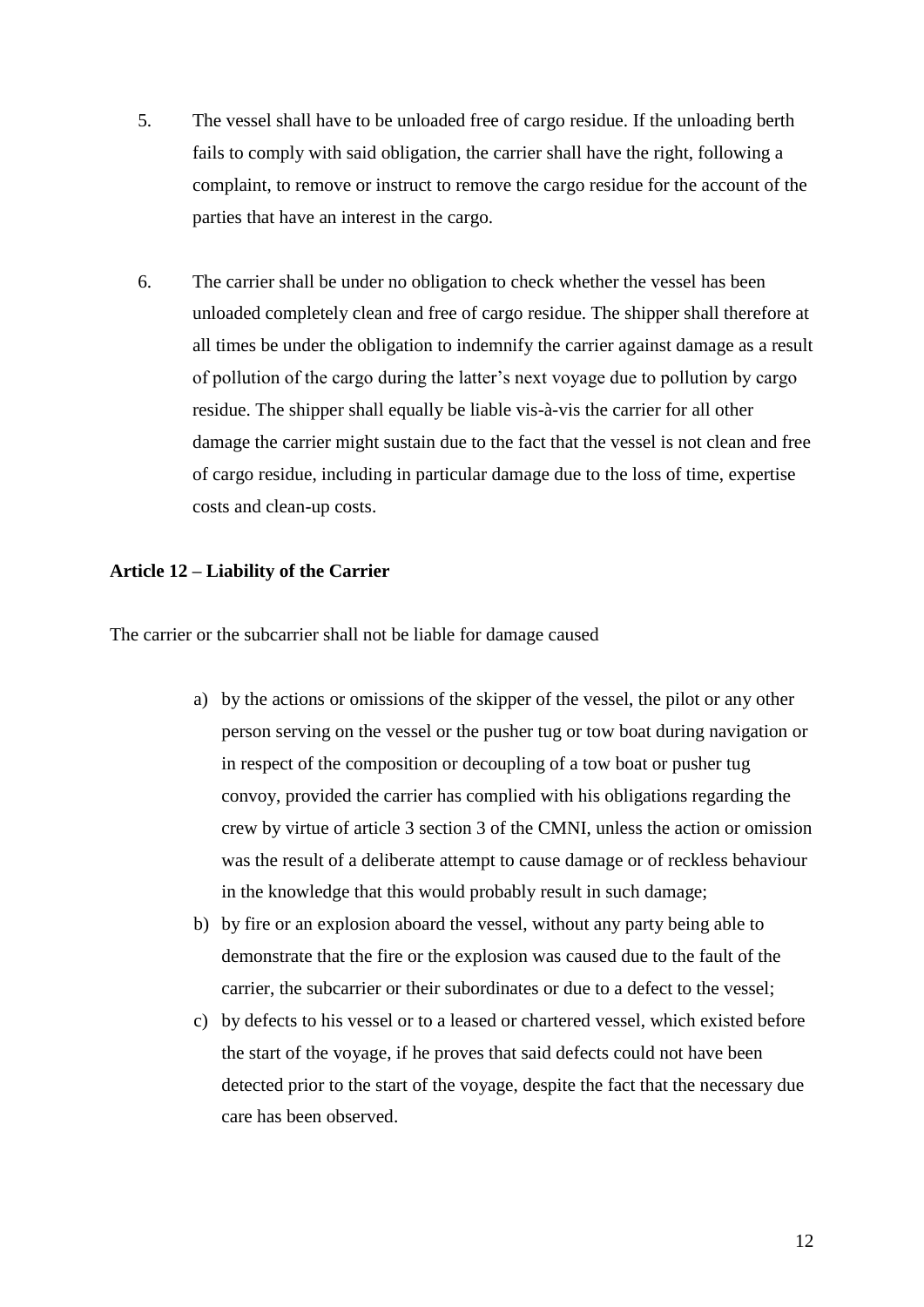#### **Article 13 – Liability of the Shipper**

The shipper shall be under the obligation to compensate the carrier for damage caused by the goods or by material or other things that were made available by the shipper, the party unloading the goods or the party taking delivery of the goods. The shipper's obligation to pay damages shall be excluded if the damage is caused due to the carrier's fault. If the damage is caused due to the fault of both the shipper and the carrier, both of them shall be liable for their part in the fault.

#### **Article 14 – Insurance**

Without explicit order in writing to that effect, the carrier shall not be under any obligation to insure the goods against any risks or dangers.

#### **Article 15 – Transport Documents**

- 1. Transport documents may only be signed on behalf of RJ if RJ has given its consent to that effect.
- 2. When the shipper signs transport documents on behalf of RJ in violation of the previous section and this leads to liability on the part of RJ that exceeds the liability by virtue of the present General Terms and Conditions of Transport, the shipper shall be held to indemnify RJ against any claim lodged by a third party.

#### **Article 16 – Mutual Assistance in the Case of Damage**

1. The carrier and the parties that have an interest in the cargo shall assist each other in the event of damage to or loss of the goods, in the event of damage to the tank terminal facilities as well as in the event of damage to the vessel in order to establish the scope of the damage and/or loss and the cause concerned. Both the carrier and the shipper shall be authorised, prior to or upon delivery of the cargo, to launch a judicial or an extrajudicial inquiry into the condition and the quantity of the cargo and the scope of the damage. The shipper who suspects any damaging or any defect, shall be authorised, prior to or upon delivery of the cargo, to launch a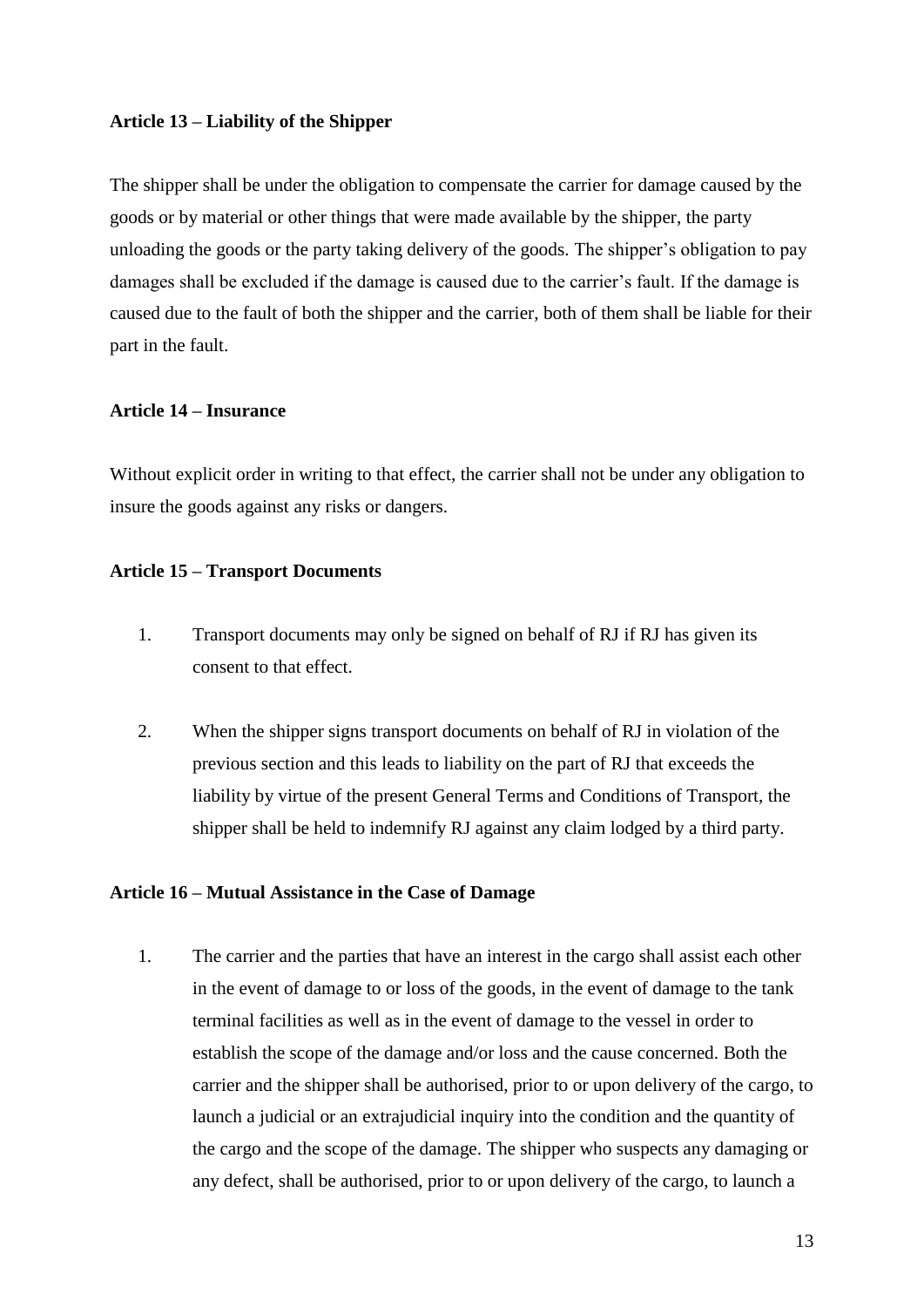judicial or extrajudicial inquiry into the way the goods were loaded and into what appears from the condition the vessel and the cargo were in in terms of the cause of the damaging or the defect.

2. Within the framework of an inquiry as described in section 1, the carrier and the parties that have an interest in the cargo, shall be under the obligation to grant access to cargo samples, the vessel and the tank terminal facilities following a request to that effect.

# **Article 17 – General Average**

- 1. In the event of general average, the IVR general transport average rules at the time delivery of the goods was taken and as they are available at the url [www.ivr.nl,](http://www.ivr.nl/) shall apply.
- 2. The parties that have an interest in the cargo, shall be under the obligation to forthwith pay the contributions and/or advance payments, regardless and without prejudice to their potential rights pursuant to the transport agreement to claim back the contributions to be paid. They shall be jointly and severally liable vis-à-vis the carrier for all contribution in general average encumbering their goods by virtue of an average adjustment. The carrier shall have the right to demand a reverse and an advance payment on costs for said contributions. A right to suspend performance in terms of the contribution in general average, shall be excluded.
- 3. The right to claim back contributions in general average is excluded for the parties that have an interest in the cargo in the event of a general average event due to a nautical fault in the sense of article 25 section 2 letter a of the CMNI, fire or explosion or a defect to the vessel that could not be detected the moment the voyage was started (article 25 of the CMNI section 2 letters b and c). The right to claim back paid contributions in general average, shall not lapse in the aforementioned cases unless in the event of either a nautical fault, a fault on the part of the carrier is concerned in the sense of article 21 section 1 of the CMNI or if a fault of the carrier is concerned in the event of fire or explosion or a defect to the vessel at the moment the voyage started.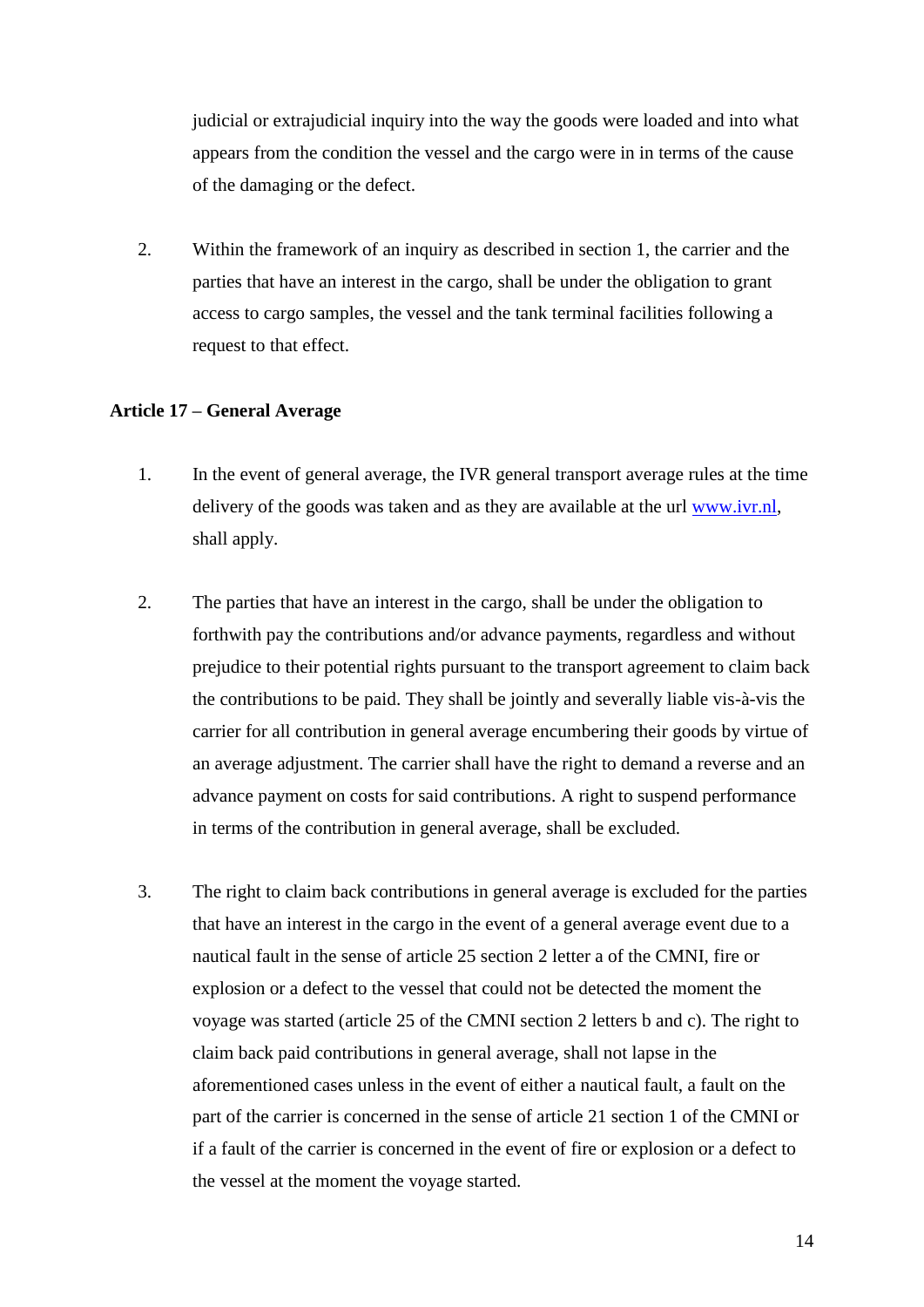#### **Article 18 – Cargo, Dead Freight**

- 1. Subject to specific arrangements, the cargo shall include the transport in the period in between the moment possession is taken of the goods and delivery of the goods on board the vessel. The cargo shall as a minimum be calculated on the basis of the gross weights, quantities or dimensions of the goods stated on the cargo documents. If higher weights or quantities are stated on other papers, or if they are determined following weighing or checks, they shall be decisive for the calculation of the cargo. The cargo shall be exigible upon delivery of the goods.
- 2. The cargo agreed upon shall be based on open and unhindered shipping traffic. All extra costs and expenses that have to be incurred in deviation from a normal course of shipping traffic, shall be for the account of the parties that have an interest in the cargo unless said extra costs and expenses are caused due to the fault of the carrier.
- 3. The cargo shall be based on the operational costs, exchange rates and public levies that existed the moment the agreement was concluded. Each and every extraordinary increase, more in particular in the costs of fuel, wages and public levies during the execution of the transport agreement, shall give the carrier the right to adjust the cargo to the changed circumstances or, with respect to the batches not yet transported, to dissolve the agreement.
- 4. The shipper shall be liable vis-à-vis the carrier for the cargo, the dead freight, freight surcharges, costs, expenses, levies and other claims the goods are encumbered with as well as for the berthing charges and the loss of profit. The shipper shall not be released of said liability through delivery of the goods without payment or without exercising an existing right of pledge. The party taking delivery of the goods shall accept joint and several liability due to the fact that it wants delivery of the goods or disposes of them otherwise.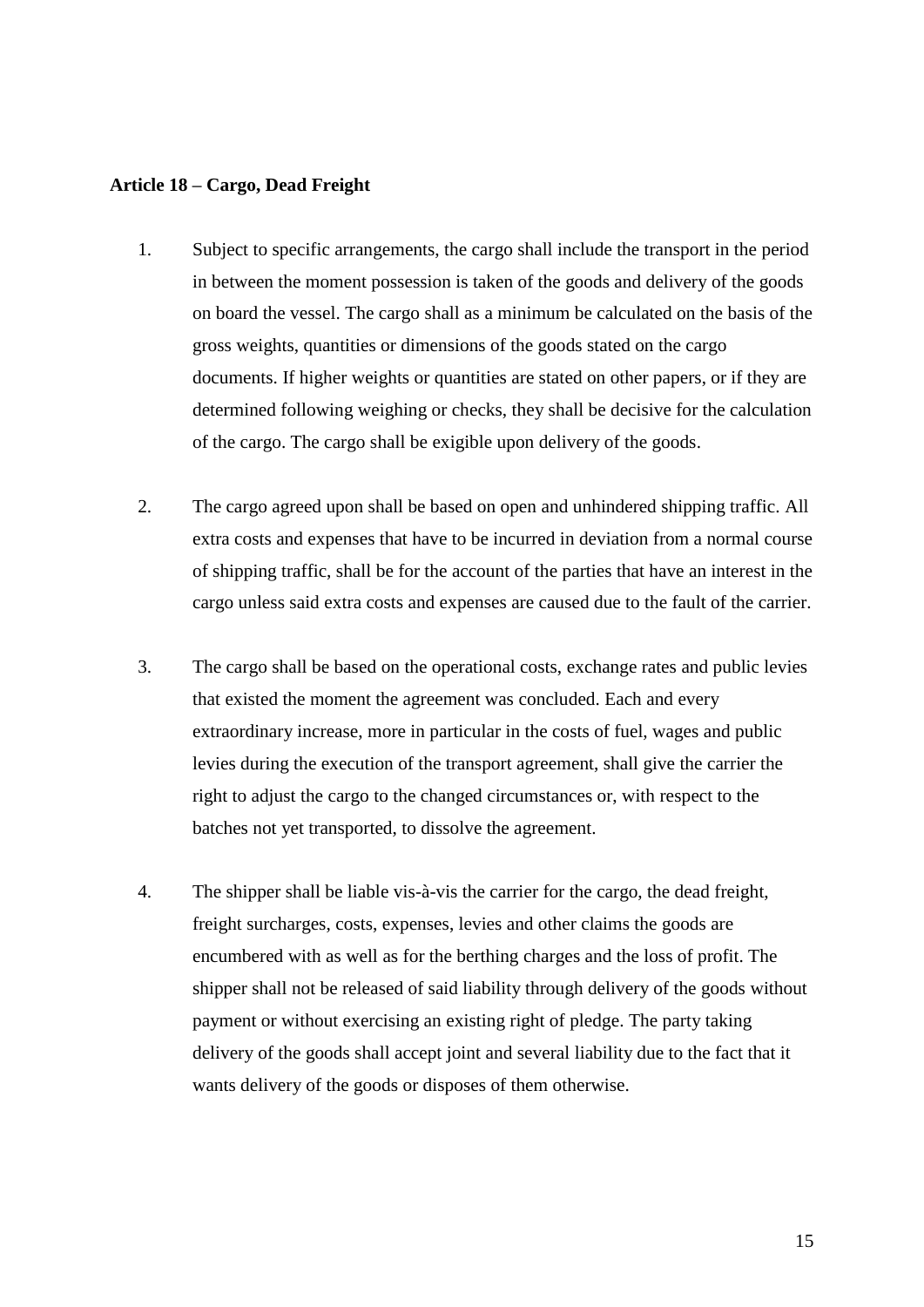- 5. The carrier shall have a right to the full cargo if:
	- a) the cargo is delivered only partially;
	- b) the shipper or the party taking delivery of the goods wants the goods to be unloaded in the loading port or an intermediate port;
	- c) the continuation of the voyage is temporarily or permanently obstructed due to reasons for which the carrier cannot be blamed or if the voyage can only be made partially or;
	- d) if the goods are destroyed, have gone lost, have been attached, have been damaged, have deteriorated or have otherwise become valueless.
- 6. Following the start of the voyage, the shipper may give instructions to unload the goods back in the loading port or in another port situated on the route of the voyage. If the shipper gives any such instructions, he shall be under the obligation to pay the full cargo and all the corresponding extra costs the carrier has to incur consequently.

# **Article 19 – Right of Retention and Right of Pledge of the Carrier**

- 1. With respect to all the claims pursuant to the transport agreement as well as with respect to unchallengeable claims pursuant to other transport agreements concluded with the shipper, the carrier shall have a right of retention to and/or a right of pledge on the goods. The right of retention and/or right of pledge shall also apply to the accompanying documents.
- 2. The right of retention and/or the right of pledge shall continue to exist as long as the carrier has the goods in his possession, more in particular as long as he can dispose of them by virtue of the bill of lading or the proof of storage.
- 3. When exercising the right of retention or the right of pledge, the carrier shall be entitled to unload and store the goods at a suitable location on behalf of and for the risk and account of he shipper and the party taking delivery of the goods, or to demand security for his claims.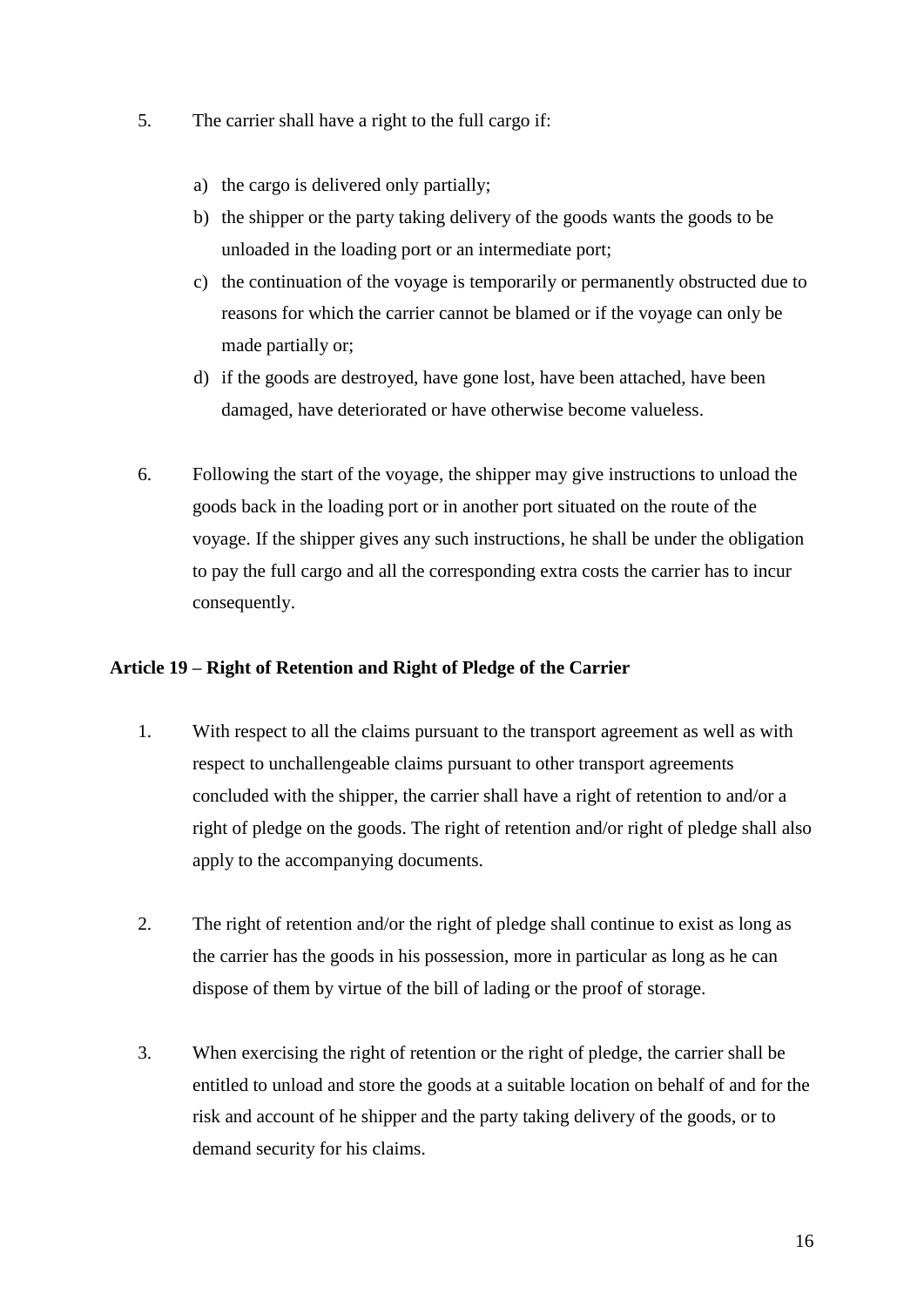4. Third parties that lay claim to the goods by virtue of the bill of lading or the consignment note, shall acknowledge the carrier's right of retention and/or right of pledge through receipt of the bill of lading or the consignment note or through the fact that they have such documents at their disposal, but only in so far as such relates to claims that concern transport as set out in the bill of lading.

# **Article 20 – Prohibition To Set Off / Prohibition To Assign**

- 1. The shipper and the party taking delivery of the goods, shall not be entitled to set off any claim disputed by the carrier by virtue of any legal relationship whatsoever, against claims of the carrier and/or to exercise any right to suspend performance with respect to any claim of the carrier.
- 2. Without written consent to that effect of the carrier, the shipper and the party taking delivery of the goods, shall not be entitled to assign claims on the carrier or on the latter's auxiliary persons to any third party, unless the assignment to a transport insurer, who has insured the transport concerned, is concerned.

# **Article 21 – Payment**

- 1. Payment shall have to be made within thirty days from the date of invoice.
- 2. If the parties that have an interest in the cargo fail to pay the amount owed by them in full within the aforementioned term, they shall be in default without notice of default. Commencing on the day the parties that have an interest in the cargo are in default, they shall owe RJ an interest for overdue payment of 1.5% per month or part of a month for the duration of the period the payment concerned is overdue. If the parties that have an interest in the cargo are in default as referred to in the present article, they shall owe RJ as from the date of their default, the extrajudicial collection costs, which said costs shall be fixed at 15% of he invoice amount, without prejudice to the right of RJ to full damages.
- 3. All payments to RJ shall have to be made into the bank account to be designated to this effect by RJ or by means of another payment method stated by RJ.